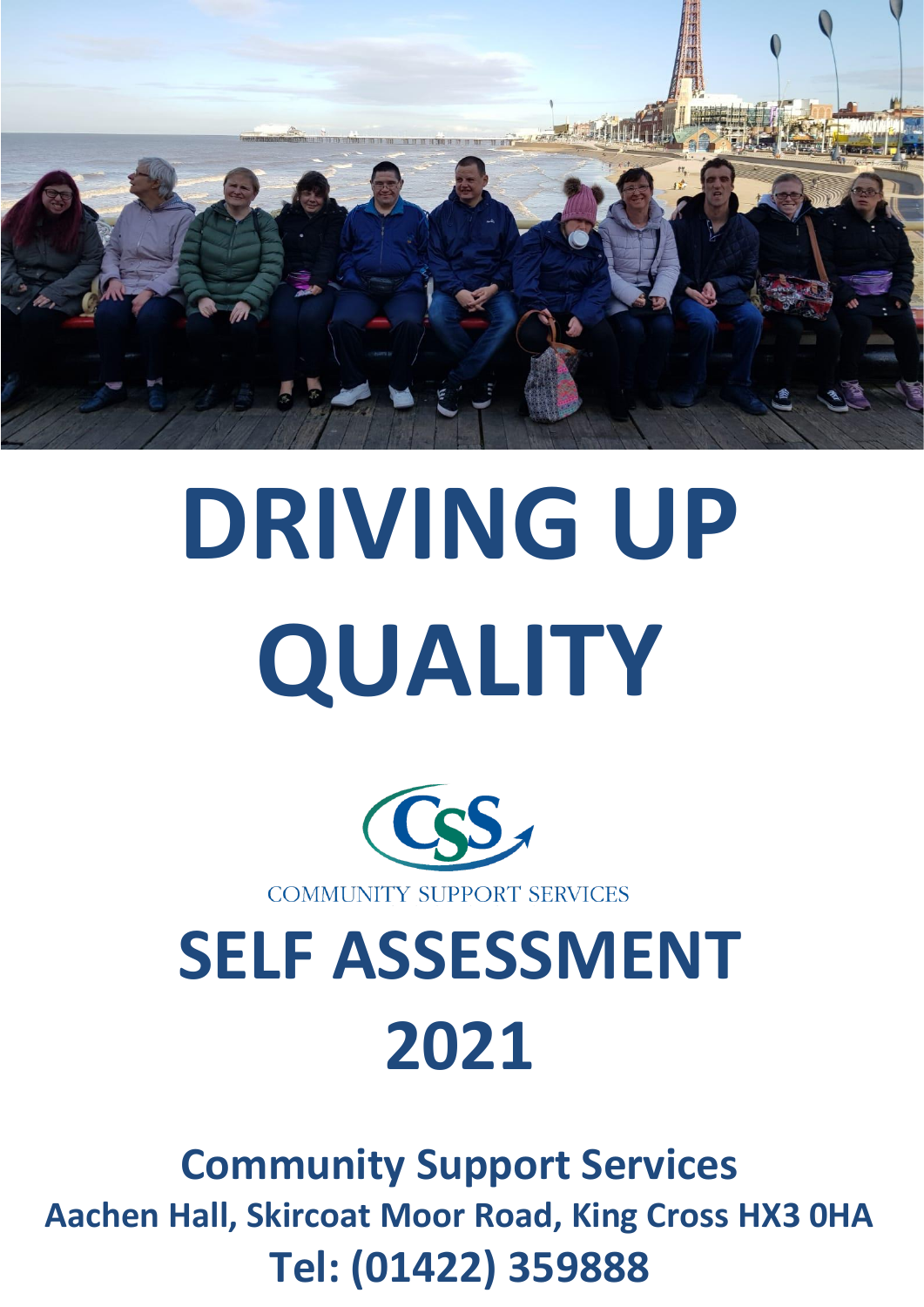**Driving Up Quality is an essential part of growing as a company and the Driving Up Quality code is a set of rules that we want to follow**

- ◆ *Support is focused on the person*
- ◆ *The person is supported to have an ordinary and meaningful life*
- ◆ *Care & support focusses on people being happy & having a good quality of life*
- ◆ *A good culture is important to the organisation*
- ◆ *Managers and Directors lead and run the organisation well*

At CSS we are passionate about improving the services we offer to people.

We fully accept that we have a responsibility to ensure the people who use our services are happy with our provision and are instrumental in helping us continually drive up the quality services that we provide. Our aim is to always provide both staff and the people we support with a positive experience.

We have several external auditors such as the CQC, CQS, BSI 9001:2015, Calderdale Council Compliance, Health and Safety Compliance, along with our internal monitoring systems which support our drive to be the best we can be.

We recognise that quality can only be maintained if self-analysis is carried out in a transparent way to identify areas that could be tweaked, altered, or stopped.

Driving Up Quality makes us look at ourselves in a critical way, for the benefit of the people we support and employ and helps us ensure our services are designed and shaped around the person rather than the person having to fit into our service.

We are proud of our company ethos of providing Person Centred led support. The person we support must always come before the service we offer. That is why we care about Driving Up Quality.

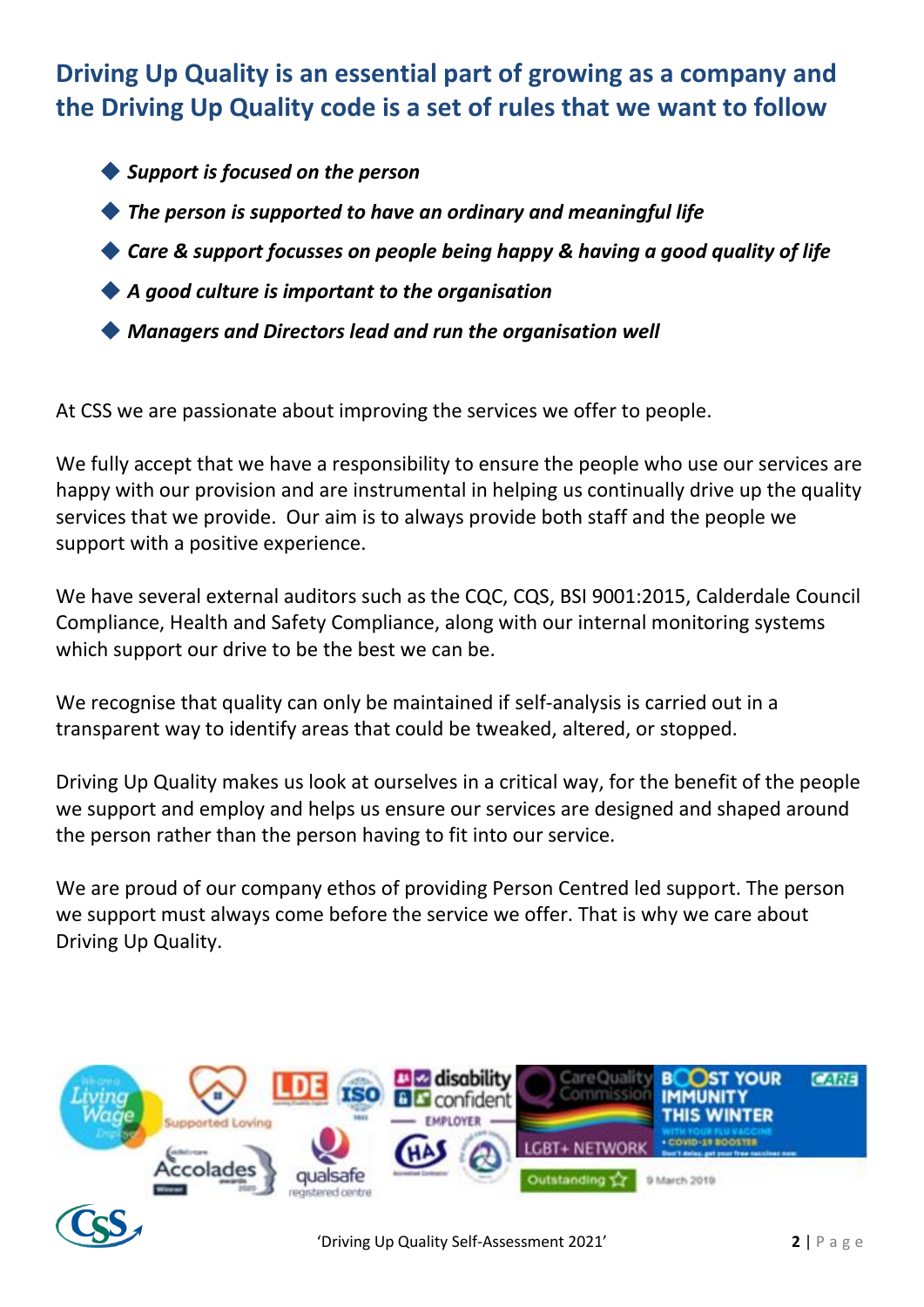*We believe our 6 CORE VALUES enhance what is required by the CQC by being a PERSON LED service which puts the PERSON at the centre of everything we do, including being open to new ideas, changing the way we of do things and learning from things that go wrong*.

Ask someone what is important to them, what they feel passionate about; you'll discover where their energy lives and how you can engage it. We believe we can only provide outstanding support to the people we support, and to our staff, if we engage with them, and that is what we do!! The Management Team are very approachable and spend time in the company of our staff and the people we support. This way promotes a sense of being on a journey together, the journey of life.

The definition of safe according to the CQC is:

CSS must assess the risks to people's health and safety during any care or treatment and make sure that staff have the qualifications, competence, skills, and experience to keep people safe. CSS must make sure that the premises and any equipment used is safe and where applicable, available in sufficient quantities. Medicines must be managed safely and administered appropriately. CSS must prevent and control the spread of infection. CSS have built this into everything we do.

The definition of 'Effective' is being successful in producing a desired or intended result. The intended result is to provide a service that promotes the greatest quality of life whilst being as independent as possible for the people we support, as well as providing staff with a clear way of working in an atmosphere where they want to continue to work in. We pride ourselves on retaining great staff, some of whom started as a support worker and are now Managers and Trainers themselves.

We believe that 'Open' means that we provide support in a way that others can participate in. It means that we provide a level playing field where everybody participates using the same set of rules. 'Open' also means transparency to us. We invite trust by revealing that we have nothing to hide, as this report highlights not only the good bits, but also the areas we are trying to improve. We have established we provide an honest, credible person-centred support service, in the eyes of others.

## Passionate Effective Responsive

We believe responsive means reacting quickly and positively. We believe we provide a flexible service that is also responsive to changing social patterns. With over 20 years' experience, we would not have grown as much as we have if our person-centred led support hadn't been responsive. Social awareness and patterns have dramatically changed over the years, and we have adapted our service to break down barriers and be a forerunner in outstanding care in Calderdale.

## Safe Open Needs-Led

Our Needs-Led service is a systematic process for determining and addressing needs, or "gaps" between current conditions and desired conditions or "wants". We believe in independence, diversity, equality, privacy, and inclusion. The support we offer is centred on the individual, who leads us, and other outside agencies, to support their needs.



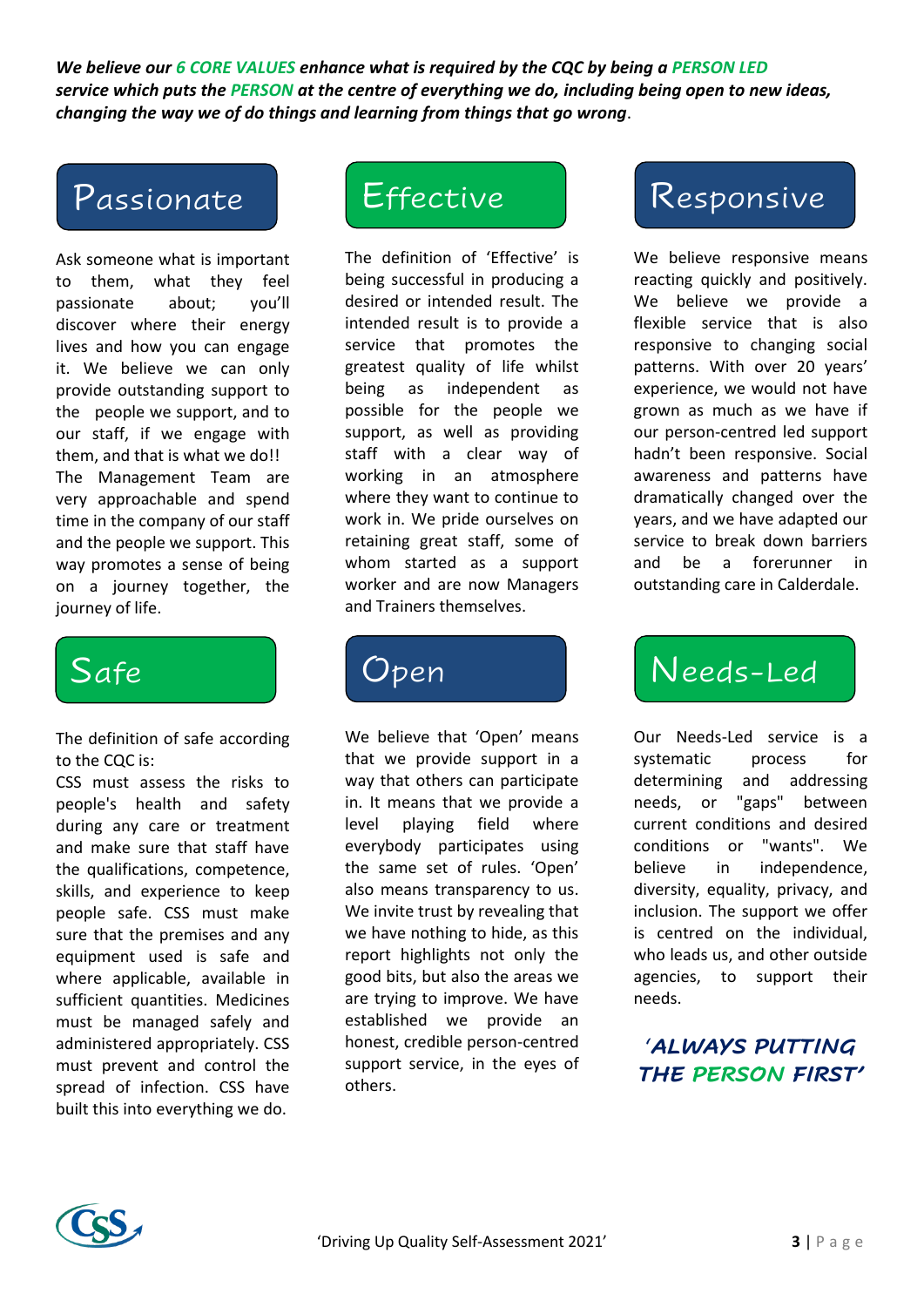◆ Sometimes, the people we support require assistance from their families to help complete the questionnaire

◆ 9 questionnaires were sent out and 6 returned

◆ What did the people we support, & their families tell us following our Self-Assessment?



### **What's working well**

- **People feel involved in decisions about the support they receive**
- 
- **People feel listened to**
- **People feel they are supported to stay safe**
- **6 people we support and their families rate CSS 'Outstanding'**
- **3 people we support and their families rate CSS 'Good'**

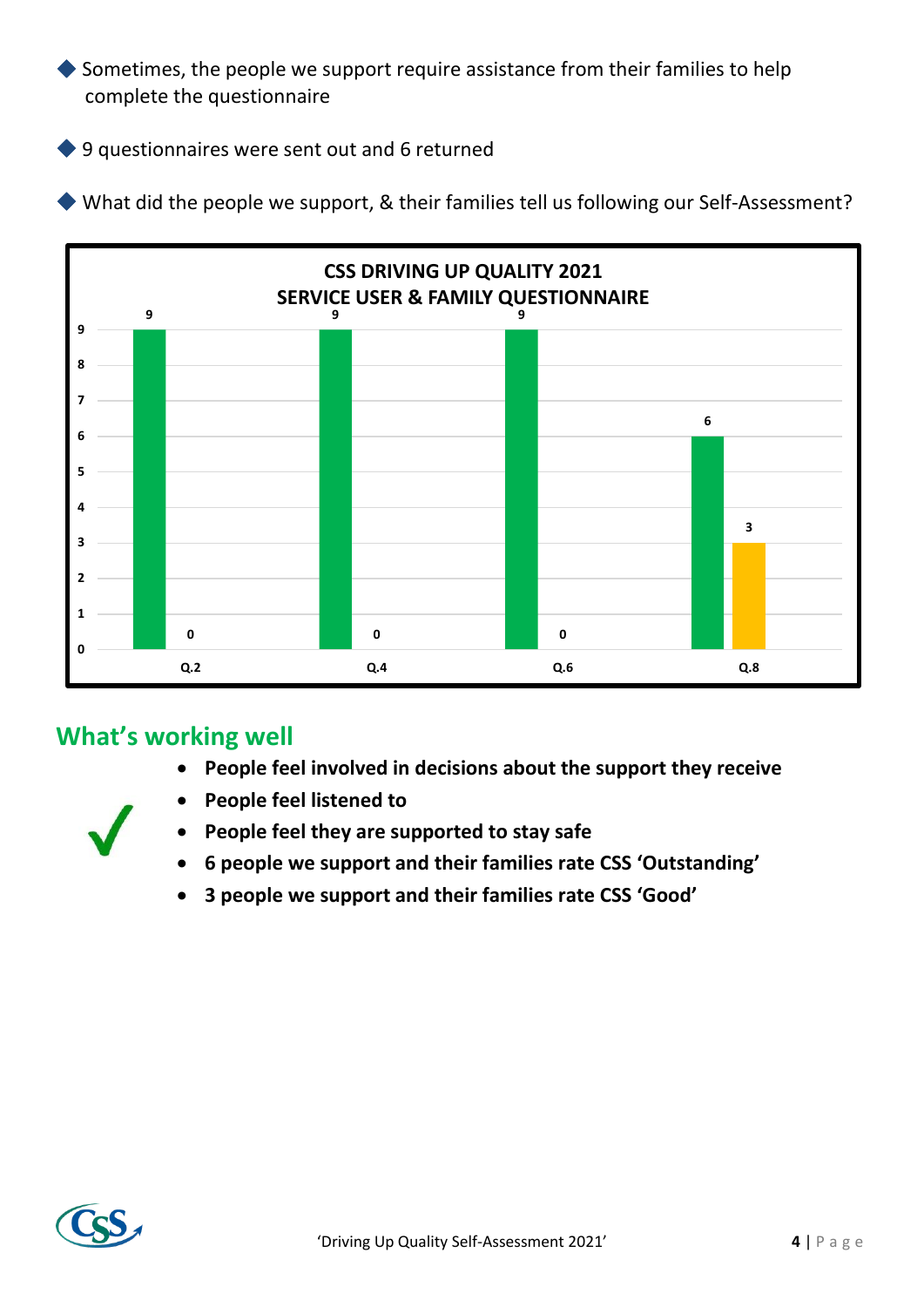◆ 66 questionnaires were sent out and 33 returned by the people we support

◆ What did the people we support tell us?



### **What's working well**

- **People feel supported**
- **People feel listened to**
- **People feel involved in decisions about the support they receive**
- **People feel they are supported to stay safe**
- **14 people we support rate CSS 'Outstanding'**
- **17 people we support rate CSS 'Good'**
- **2 people we support rate CSS as 'Requires Improvement'**

#### **Where can we improve?**



Feedback received from the questionnaires was viewed and telephone calls made to the people we support to discuss this. This is given on the following page

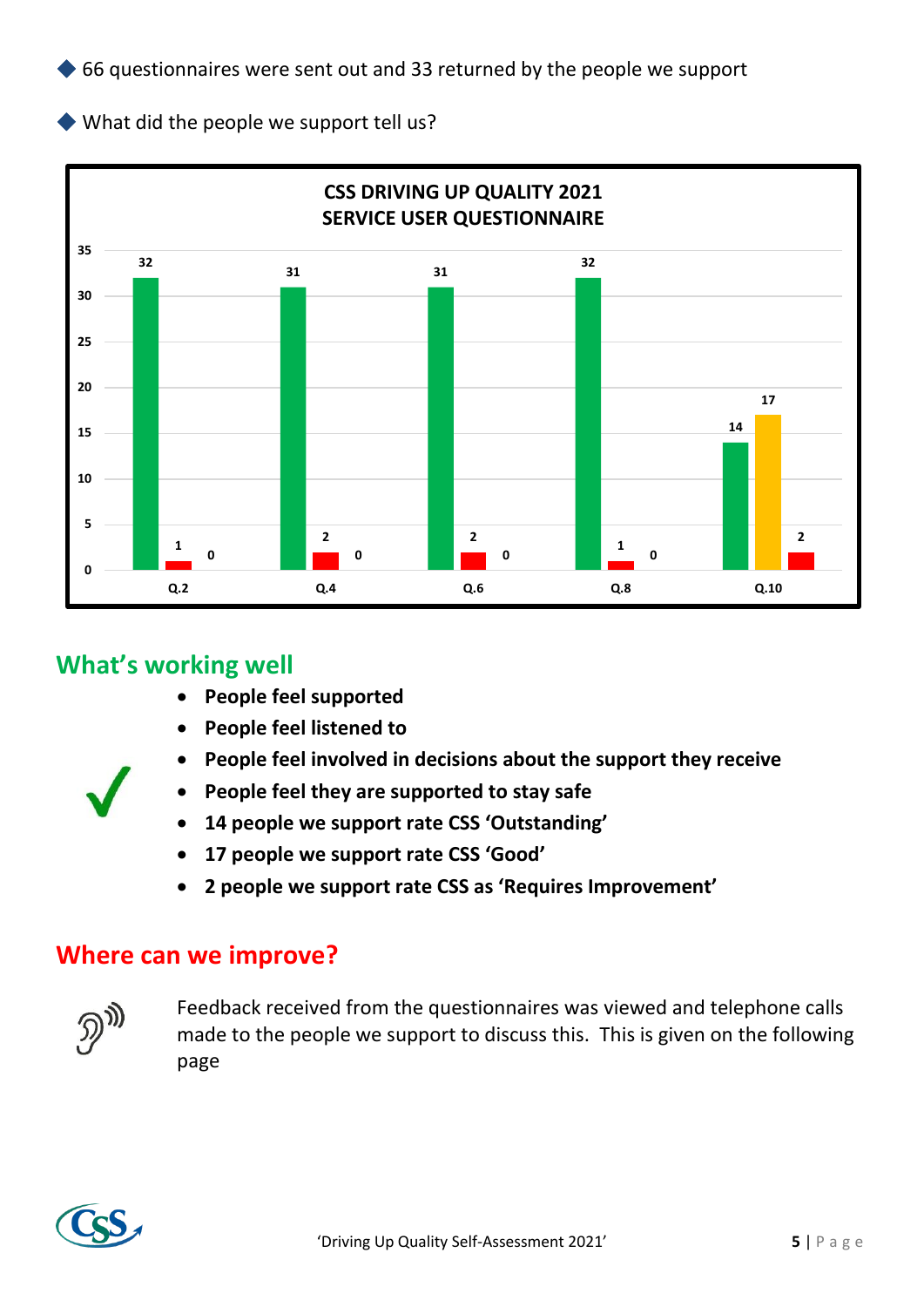#### **DO YOU FEEL SUPPORTED BY CSS?**

#### $\rightarrow$  SU1 - No

*"Because of staff illness/ cancellation and no cover provided (especially lately). I do not know what services you provide other than support work, such as exercise and diet services (PT at the office). Also, the cleaning is not done by all staff since the cleaners have stopped coming. There is only one member of staff that gets on with things that need doing the other two need to be asked to clean I feel that the cleaning should be shared out over all four sessions in the week. I struggle with my illness and have limited capability; I feel I need more help"*

Call made to the individual to address the points raised and liaised with allocated Social Worker.

#### **DO CSS LISTEN TO YOU?**

 $\rightarrow$  SU2 - No

*"Asked for someone for Tuesdays but CSS said they had no one available"*

Where possible we try to accommodate all client session requests, however where there is not staff availability, we will always provide alternative options.

#### **DO YOU FEEL INVOLVED IN DECISIONS ABOUT THE SUPPORT YOU RECEIVE?**

 $\rightarrow$  SU1 - No

*"Nobody contacts me to discuss it. I have no problems with my staff at the moment, but nobody has asked if these staff are compatible with me"*

Call made to the individual to discuss this point raised. The individual has chosen to feedback to senior management regarding the staff team using the CSS portal.

#### $\rightarrow$  SU3 - No

*"This question is not specific enough. Overall, yes, I do but occasionally someone new has turned up without notice. Sometimes regular carers were changed without notification. I had three regular carers, for their personal reasons this dropped to one. A new carer was introduced but she proved to be unreliable and unsuitable for my needs*"

On rare occasions due to staff availability, alternative staff will be allocated to sessions, however the Service Manager will always contact the individual in advance to inform them.

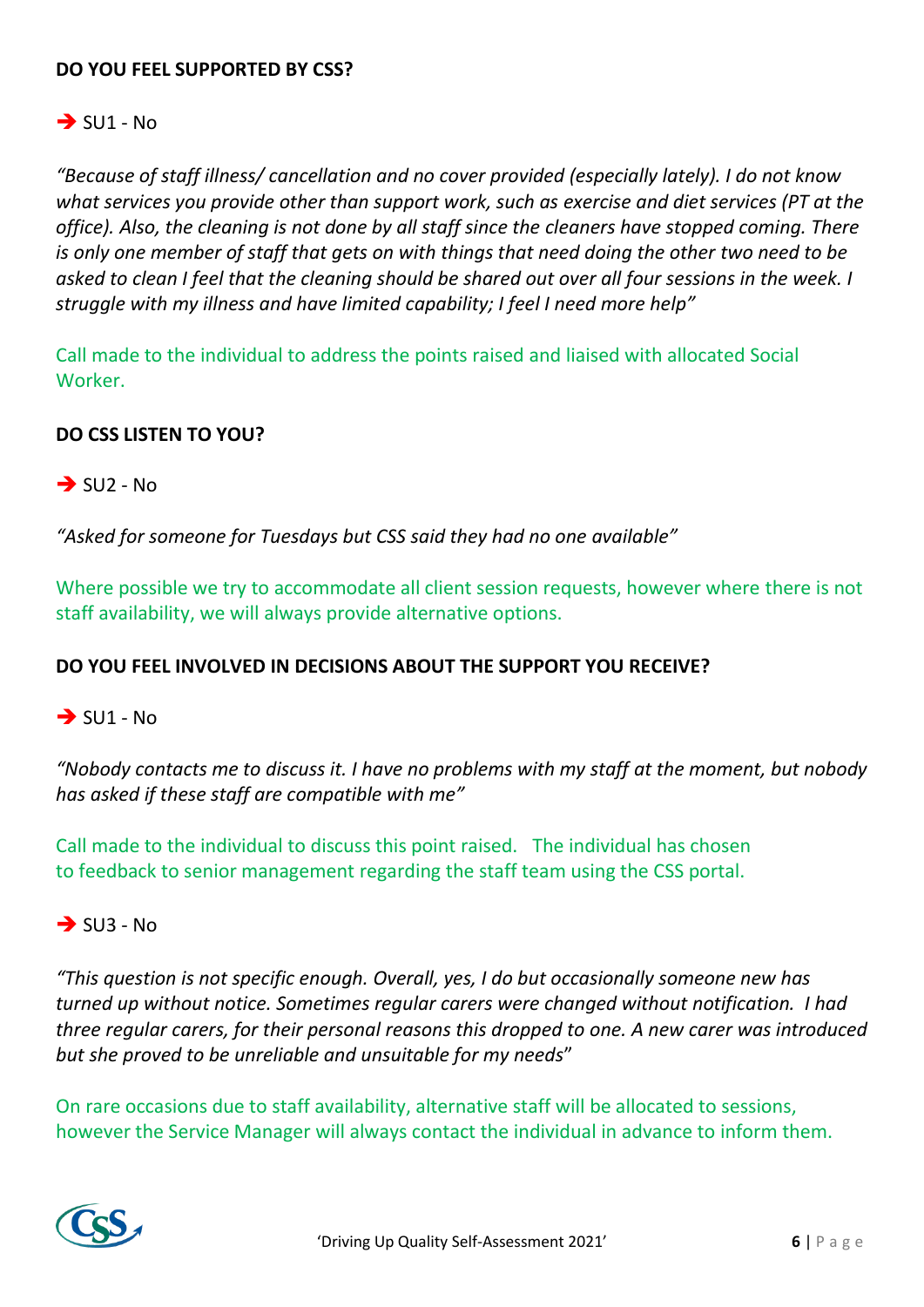#### **DO CSS SUPPORT YOU TO FEEL SAFE?**

#### $\rightarrow$  SU1 - No

*"When I encounter people with their misunderstanding/ problems with my illness, I do not have any idea how to deal with it nor am I offered any help with how to deal with it. I do not know what staff are trained in and if they are trained in dealing with people with brain injury"*

Call made to the individual to discuss existing staff training. We also discussed other specific training involving professional teams who can support with communication assessments and provide further guidance to staff. Individual to request referral via Social Worker.

#### **HOW DO YOU RATE CSS?**

**→** SU1 - Requires improvement

*"Because of everything I have stated in the previous questions. This is by no means me saying that I have any major issues with the company I just want to offer this information to try help makes things better throughout the service"*

Call made to the individual to thank them for their time and providing feedback.

**→ SU4 - Requires improvement** 

*"Computers need updating to Windows 10 more games and DVD's*"

Day Services primarily run scheduled activities; however, we do have a few PCs for individuals to access. We have now upgraded one of the laptops in Day Services to windows 10.

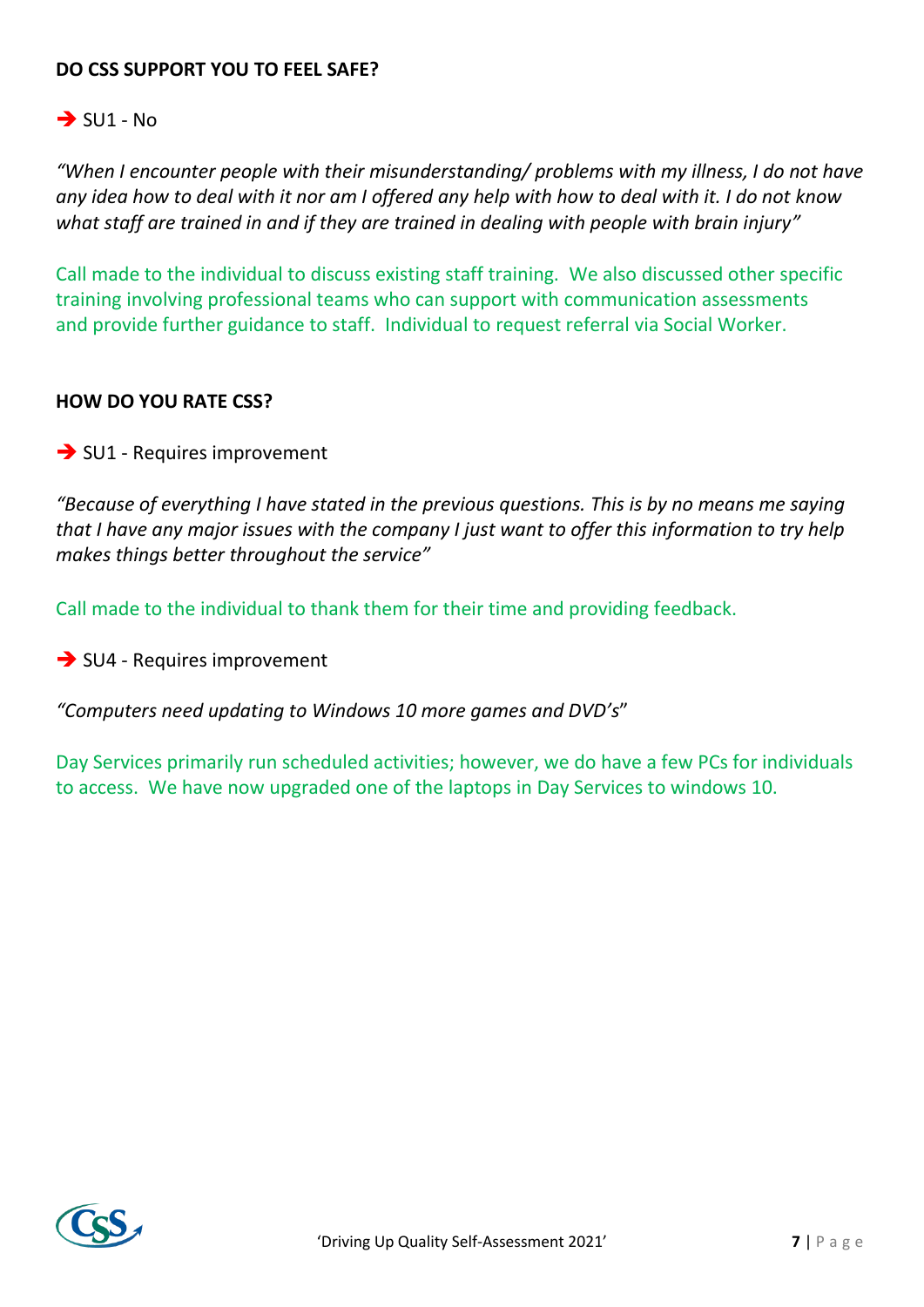◆ Sometimes, the people we support require assistance with staff support to answer the questions we ask and therefore complete an 'Easy Read' questionnaire where we include pictures

◆ 62 questionnaires were sent out and 46 were returned



◆ What did the people we support tell us following our Self-Assessment?

## **What's working well**

- **People feel supported**
- **People feel involved in decisions about the support they receive**
- **People feel listened to**



- **People feel they are supported to stay safe**
- **20 people we support rate CSS 'Outstanding'**
- **25 people we support rate CSS 'Good'**
- **2 people did not give an answer to Question 1**
- **1 person did not give an answer to Questions 2, 3 and 4**
- **Question 2 was not applicable to 3 people as they attend Day Service with their own staff from another service provider**

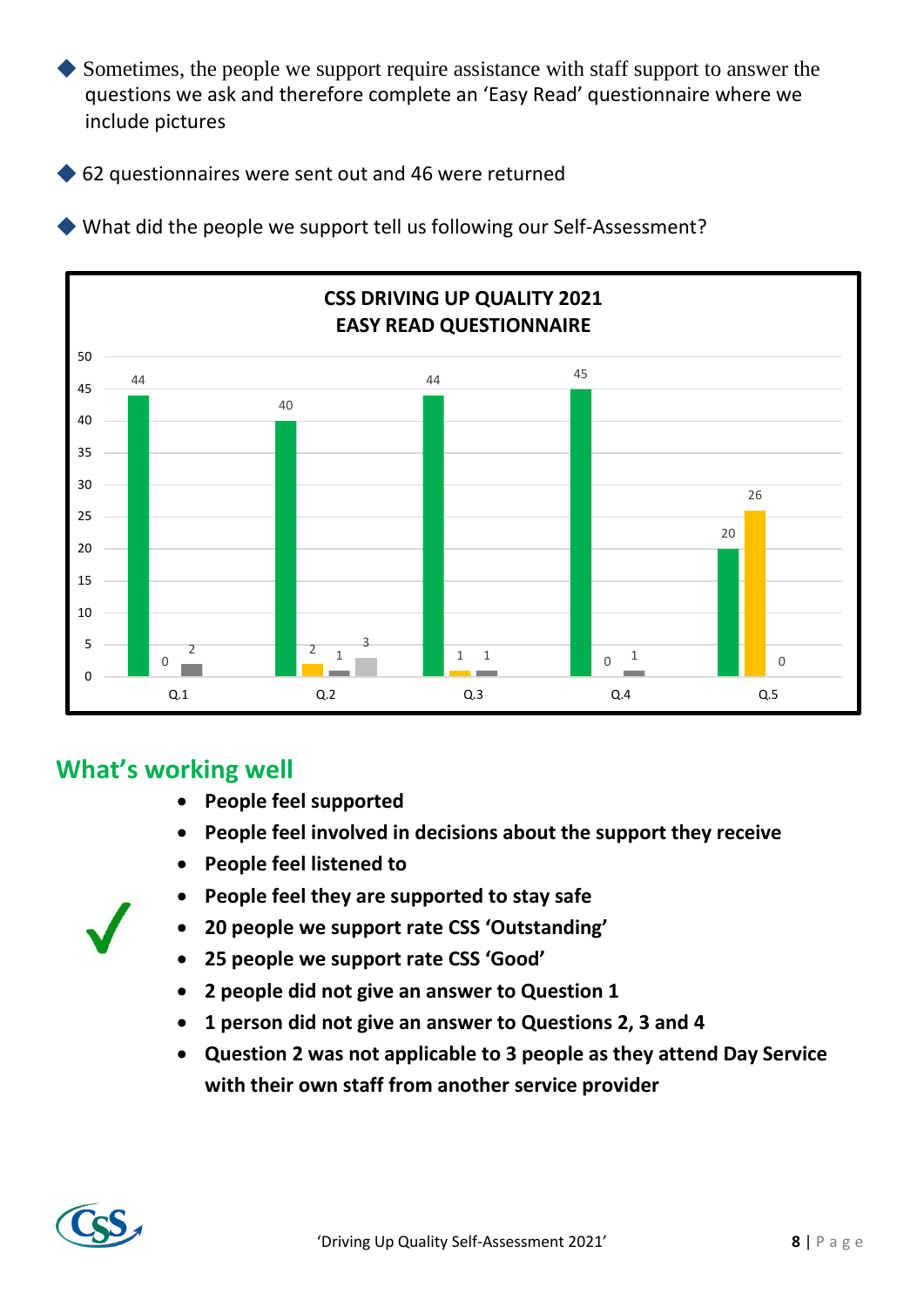◆ What did our staff tell us following our Self-Assessment?



### **What's working well**

- **CSS are responsive in meeting staff employment needs**
- **CSS are effective in supporting staff throughout the Covid-19 Pandemic**
- **CSS are effective in ensuring staff know & understand what is expected of them**
- - **Feedback given from Managers is given in a constructive and motivating way**
	- **CSS support continuous learning, improvement & innovation**
	- **61 staff rated CSS as 'Outstanding'**
	- **39 staff rated CSS as 'Good'**
	- **1 staff rated CSS as 'Requires Improvement'**

#### **Where can we improve?**



Feedback received from the questionnaires was viewed and telephone calls where possible were made to discuss this. This is given on the following page.

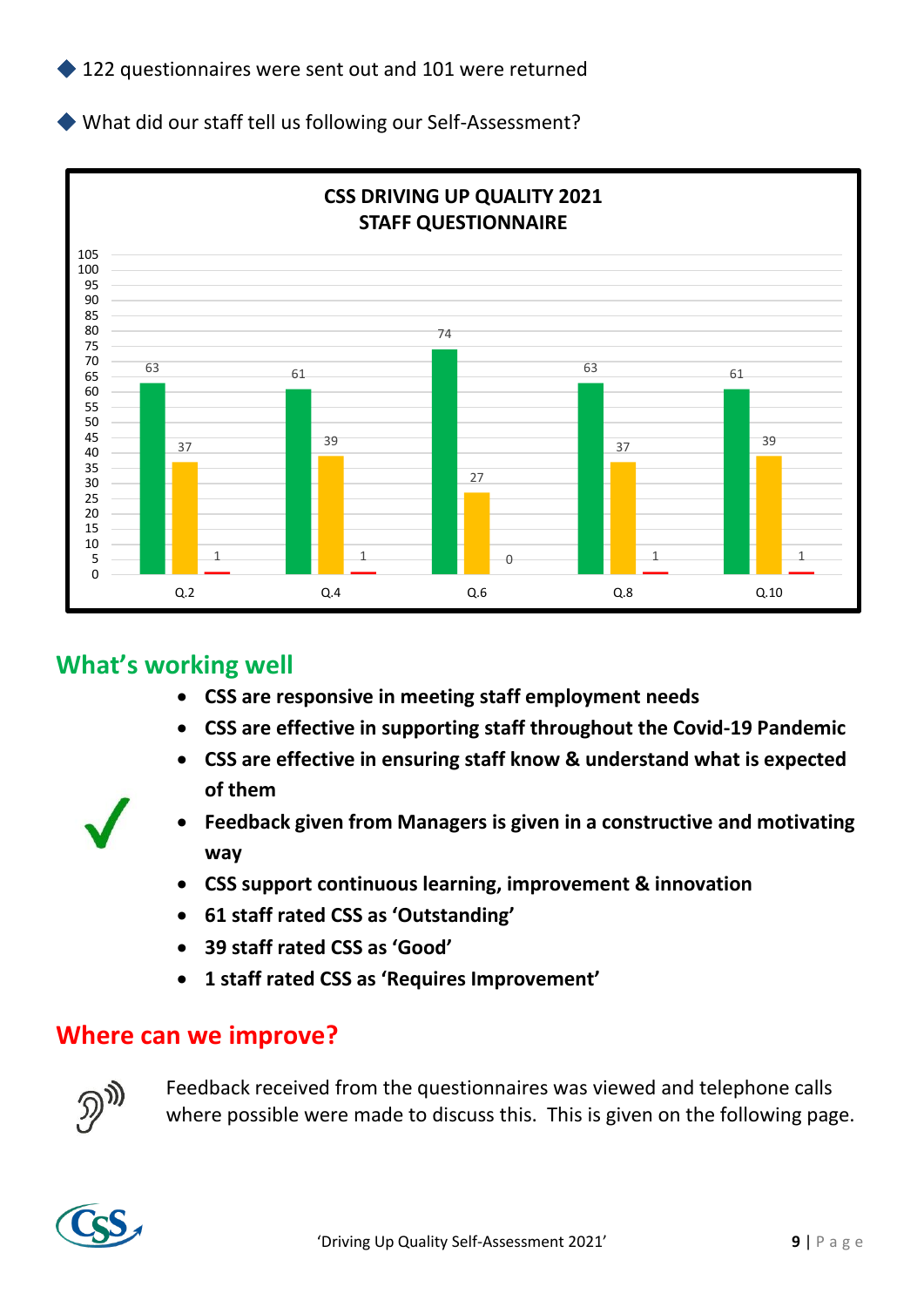#### **HOW RESPONSIVE IS CSS IN MEETING YOUR EMPLOYMENT NEEDS?**

#### **→** Anonymous – Requires improvement

*"When staff have any issues with certain service users they don't seem to be listened to and this affects staff and how they should deal with certain individuals"*

Staff are encouraged to speak with Senior Management regarding any issues they face within their employment. Often this is also addressed, and the discussion is recorded within supervisions. Options are discussed and further support provided where required.

#### **HOW EFFECTIVE HAS CSS BEEN WITH SUPPORTING YOU THROUGHOUT THE COVID-19 PANDEMIC?**

**→** Anonymous – Requires improvement

*No reason was given*

Unable to investigate or respond as no information provided.

#### **HOW WOULD YOU RATE FEEDBACK GIVEN FROM MANAGERS, IS THIS DONE IN A CONSTRUCTIVE AND MOTIVATING WAY?**

**→** Anonymous – Requires improvement

*"Could be done in a more constructive way with reviews followed up on time and same for everyone*"

Feedback will be provided within 12-week supervision. Sometimes the frequency of the supervisions may differ slightly, dependant on staff availability.

#### **HOW WOULD YOU RATE CSS'S PROGRESS TO SUPPORT CONTINUOUS LEARNING, IMPROVEMENT & INNOVATION?**

 $\rightarrow$  Staff 1 – Requires improvement

*"Finding accredited courses staff can complete such as Level 5 in Health and Social Care. This would help some staff when they are looking for new challenges and have already completed Level 3 in Health and Social Care"*

Telephone call made to individual to thank them for the feedback. Discussed higher level development and how this is often based around evidence gathering, therefore needs to be relevant to current role. Discussed further employee consultation which will take place in 2022.